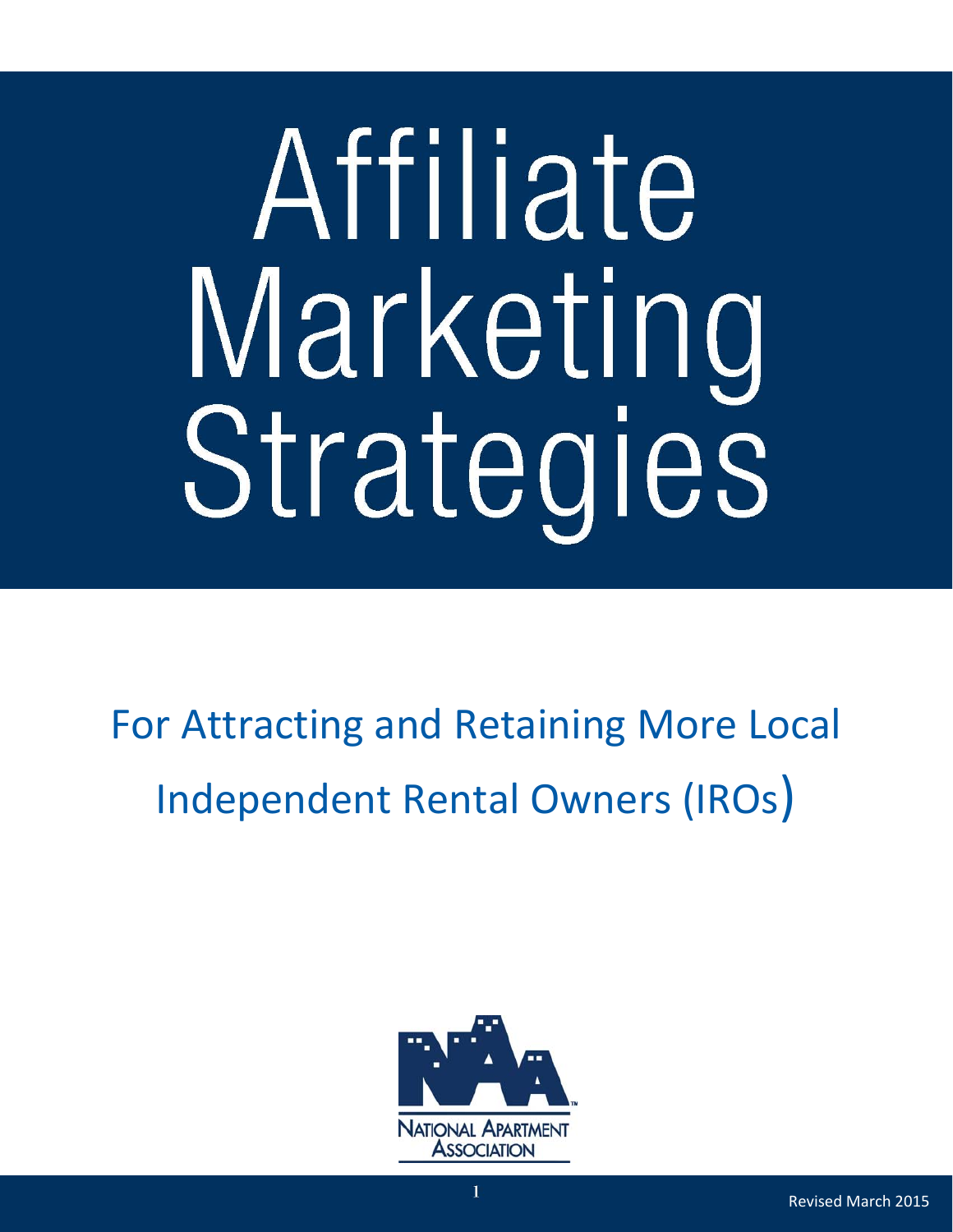#### **Definition of an Independent Rental Owner (IRO)**

The National Apartment Association (NAA) defines an Independent Rental Owner (IRO) as an individual or individuals who own or manage rental properties, and are actively involved, from an ownership perspective, in the management of their properties. This could mean someone that owns as few as one unit or a person with thousands of units.

For many NAA affiliates though, an IRO is defined as small-volume rental property owners or managers who have fewer than 100 individual units, or those who have no full‐time employees. All NAA affiliates are free to use their own definitions in defining their local and/or state IRO membership. Many of the smaller IROs do not have the resources to attend NAA national meetings so much of the value they receive will be from the local apartment association benefits as well as NAA's targeted IRO benefits (ex. Online resource center, conference calls, resource guide and community site).

#### **Demographics of IROs within NAA**

The NAA is comprised of over 23,000 members that own/manage 500 units or less.

#### **Why should you market to IROs?**

- 1. **Strength in numbers** the more members that you have within your membership the stronger your voice is with your jurisdiction's political powers.
- 2. **Revenue –** Signing multiple new IRO members to the association can assist with your bottom‐line revenue.
- 3. **Education –** NAA provides the Independent Rental Owner Professional (IROP) designation, which teaches owners how to effectively manage their properties. Educating your local IRO constituency will support their growth which in turn will support the association's revenue. Also, educating smaller owners on the "do's and dont's" of managing properties will support positive multifamily housing legislation that impacts members at all levels.
- 4. **Lifetime member value –** The opportunity to reap substantial benefit from the above listed items will support all aspects of the association (ex. membership growth, programming, lobbying).

#### **What is an Independent Rental Owner Committee (IROC)?**

An Independent Rental Owner Committee (IROC) is a committee of IRO members formed on a local, state and national level with the focus of providing education, idea exchange, networking and a host of other benefits and services that assist IROs in growing and developing their businesses. Owners/managers who have both large and small properties in their portfolios can benefit from IROC activities.

NAA's IRO Committee is designed for independent rental owners (IROs) of all sizes with the purpose of identifying and creating member benefits that enhance the overall value the NAA provides. This group develops programs such as forums, seminars and networking opportunities that assist IROs in developing and growing their businesses.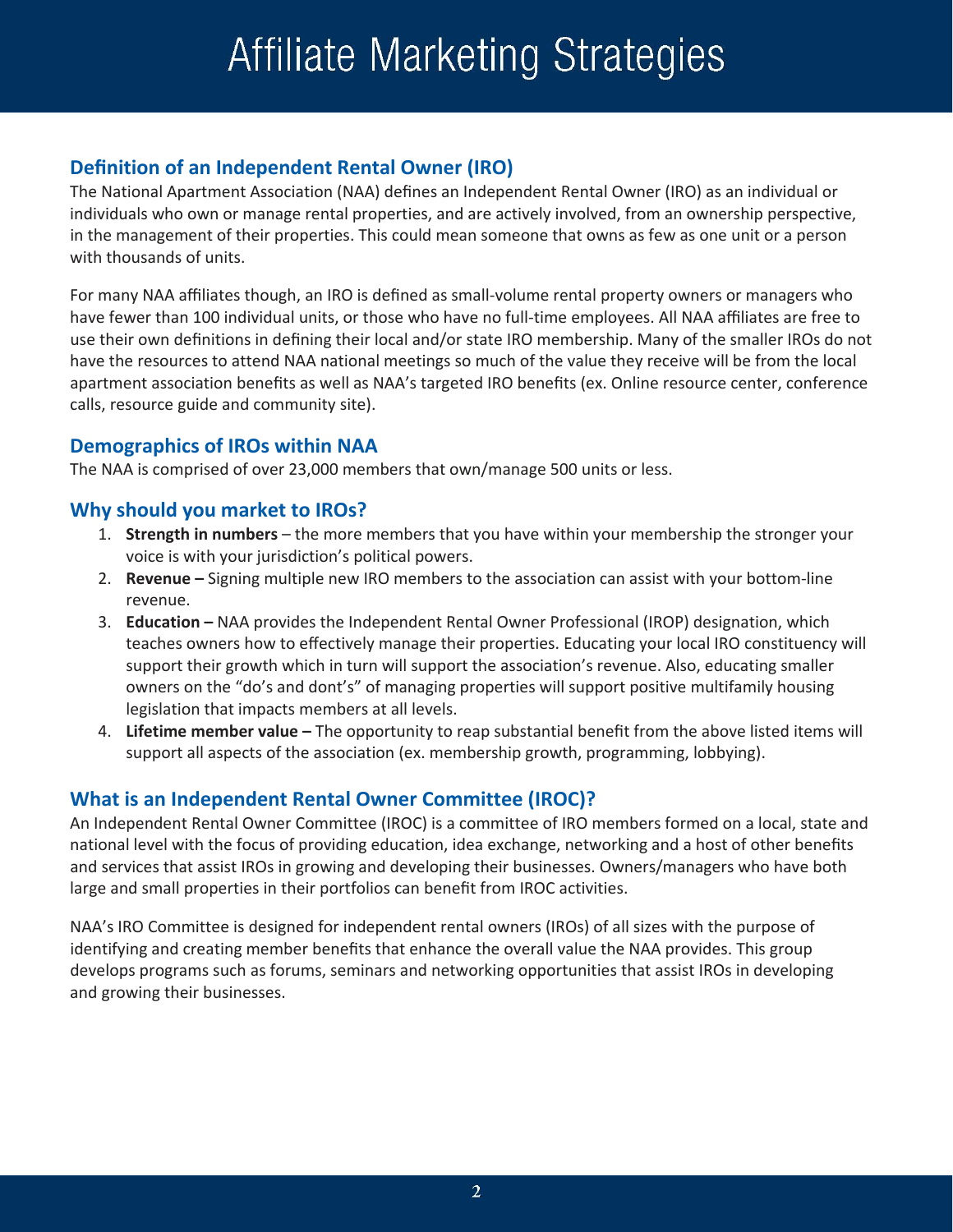#### **Specific NAA IRO Benefits that will Support Your Recruitment Efforts**

NAA has designed a multitude of benefits specific to IROs of all sizes.

**NAA has designed an <b>IROC** Manual which provides a step-by-step on how to develop and sustain an IRO Committee on a local/state level. You can access the document in the Affiliate Center of the NAA web site. If you cannot locate the document please contact Joshua Dick at joshua@naahq.org or 703‐797‐0624.

**Independent Rental Owner Professional (IROP) designation program** *(Formerly Rental Owners Course)*

– Course provides fundamentals in property management that enables owners to establish a strong and successful rental property business. The IROP can assist new Independent Rental Owners (IROs) with an "insider's view" of property ownership and management practices, as well as provide more experienced owners with a refresher course on items needed for sustainability.

**Some of the benefits of the IROP designation include:**

- Improving efficiency of operations
- Teaching owners how to avoid problems
- Knowing how to comply with changing regulations
- Relieving stress and worries
- Increasing income and reducing costs

**IRO‐Related Articles** – Grouped into important subject matter (ex. Fair housing, operations management, and marketing).

**IRO Member Spotlight** – Designed to provide best practices in areas of business importance to smaller owners from the perspective of a successful IRO owner. The initial IRO Member Spotlight is in units magazine and then transferred online.

**IRO Best Practices Guides** – NAA has created three recent annual education guides that provide best practices information tailored to the owner community. Originally created as hard copy guides but have since been transferred to a web format for easier member access.

**IRO Community Site & Online Resource Center** – *New Benefit!* ‐ The IRO Community Site provides IRO members a vehicle to communicate and learn best practices from other members through an interactive exchange of industry information. The Community Site also has an IRO Resource Center that gives members access to important industry information such as:

- Employment Handbook
- Policies and Procedures Manual (Operations, Personnel & Payroll, Maintenance)
- Independent Contractor Agreement
- Acquisition Due Diligence Checklist
- Bed Bugs Documents and Information
- IRO Best Practices Guides
- All of the documents can be downloaded and can be used by the member immediately (ex. independent contractor agreement).

*‐Access at IRO Community Site & Online Resource Center at community.naahq.org*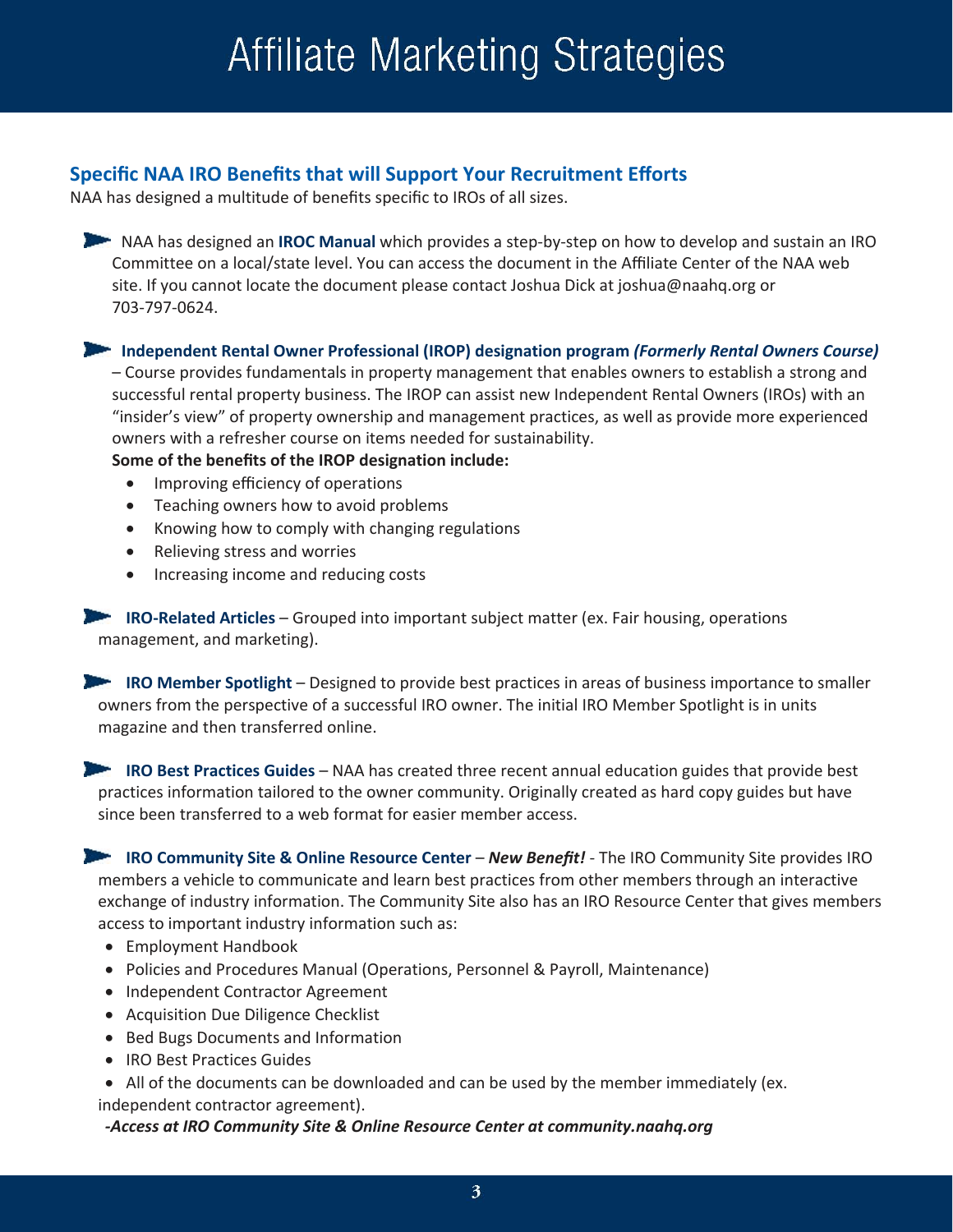**Click n' Lease for Independent Rental Owners (Lease Program)** – NAA BlueMoon lease is identical to what is used by all the largest property management companies. The NAA lease is constantly updated to ensure compliance with state and local laws. The Click n' Lease is designed to be affordable for the IRO member by reducing the number of minimum clicks.

**National Best Practices Conference calls** – Designed to provide industry best practices information and sharing tailored to specific areas that directly impact the IRO. Spearheaded through the NAA IROC. The calls last roughly one hour and 15 minutes.

**Forums** – Designed in conjunction with the NAA Education Conference and Exposition. The IRO Forum was created to address key topics that are impacting the owner community nationally (ex. Financing options in today's environment). Spearheaded through the NAA IROC.

**Networking Events** – Designed in conjunction with the NAA Education Conference and Exposition. The networking event provides owners at the conference the opportunity to network and develop relationships with their peers from around the country. Spearheaded through the NAA IROC.

**(IRO) Savings Program** – Assist owner members with saving time and money on the following commonly used products and services:

- Maintenance Products and Services
- Resident Screening
- Debt Collection
- Shipping Services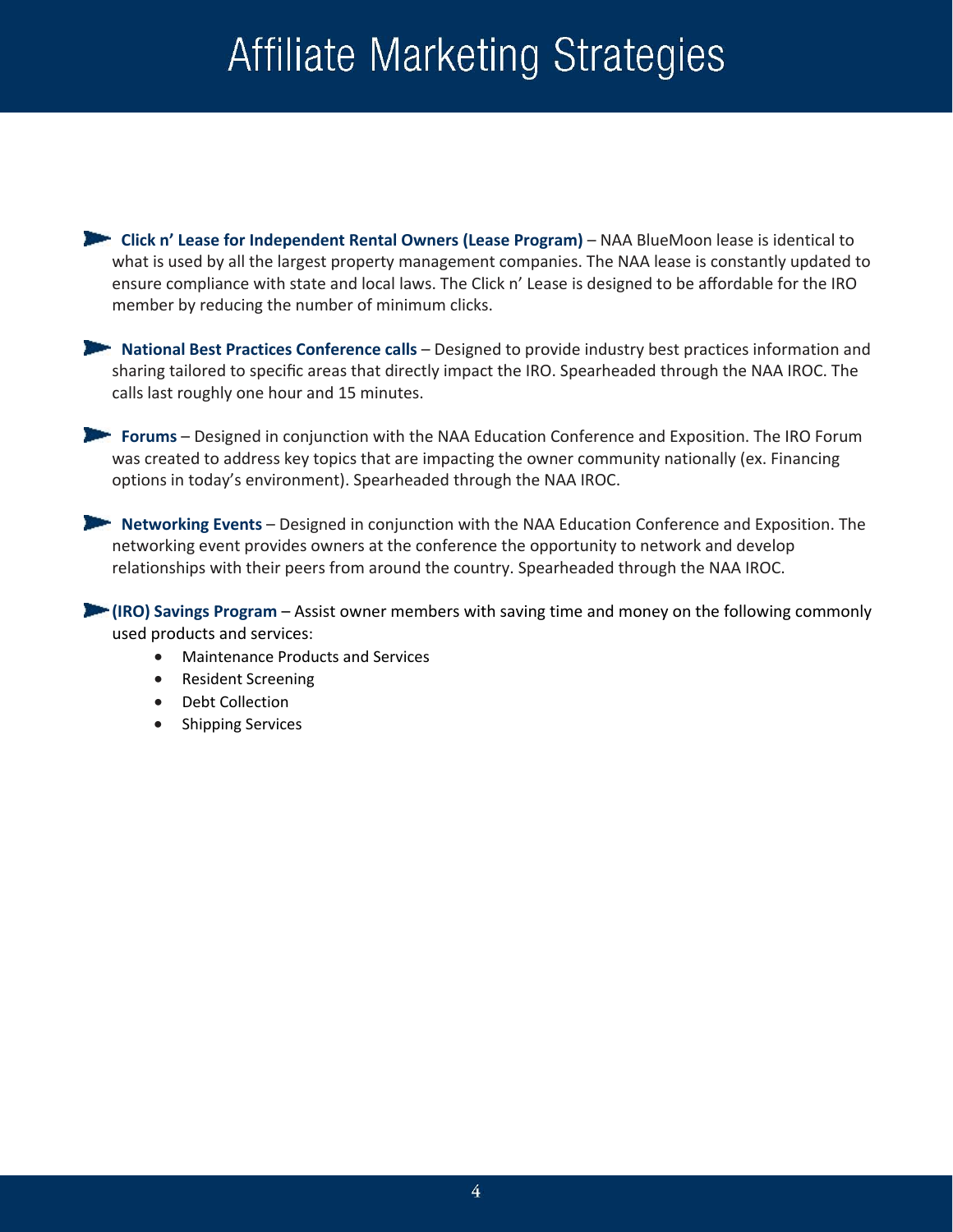#### **NAA Tools that Support Affiliate IRO Marketing & Recruitment Efforts**

- **1. IRO Marketing DVD –** Outlines the NAA Network and reasons to join an NAA affiliated state/local apartment association. The video features NAA IRO members from around the country giving their testimonials on the benefits that they have received through the NAA Network.
- **2. IRO Resource Guides –** Annual hard‐copy education guides. NAA has copies to ship to affiliates upon request.
- **3. IRO Brochures –** Brochures highlighting the NAA benefits provided IRO members.
- **4. IROC Manual –** Step‐by‐step guide to developing and sustaining an IRO Committee locally.

If you would like to order additional DVDs, resources guides or brochures or have specific questions regarding the IRO Program please contact Joshua Dick at joshua@naahq.org or 703/797‐0624.

## **Marketing Strategies**

**Objective:** Attract more Independent Rental Owners (IROs) to join local/state NAA affiliated apartment associations through specific strategies that enhance the value resulting from their membership.

#### **Strategies**

- 1. Do research and develop list of IROs within your local area.
- 2. Partner with Housing Authorities to offer Independent Rental Owner Professional (IROP) designation to owners that are a part of the city/counties voucher‐section 8 program.
- 3. Outreach to local financial institutions and gain support for the IROP designation as an asset for owners vying for loans/financial support.
- 4. Develop marketing model that communicates the new IROP designation to member and non‐member owners as an education tool that can support their portfolio growth.
- 5. Partner with local associate members to barter or receive free ad space via their publications and develop marketing collateral that would market association and IRO benefits.
- 6. Use the IROC Manual as a guide to develop/enhance Independent Rental Owner Committee (IROC) on a local/state level.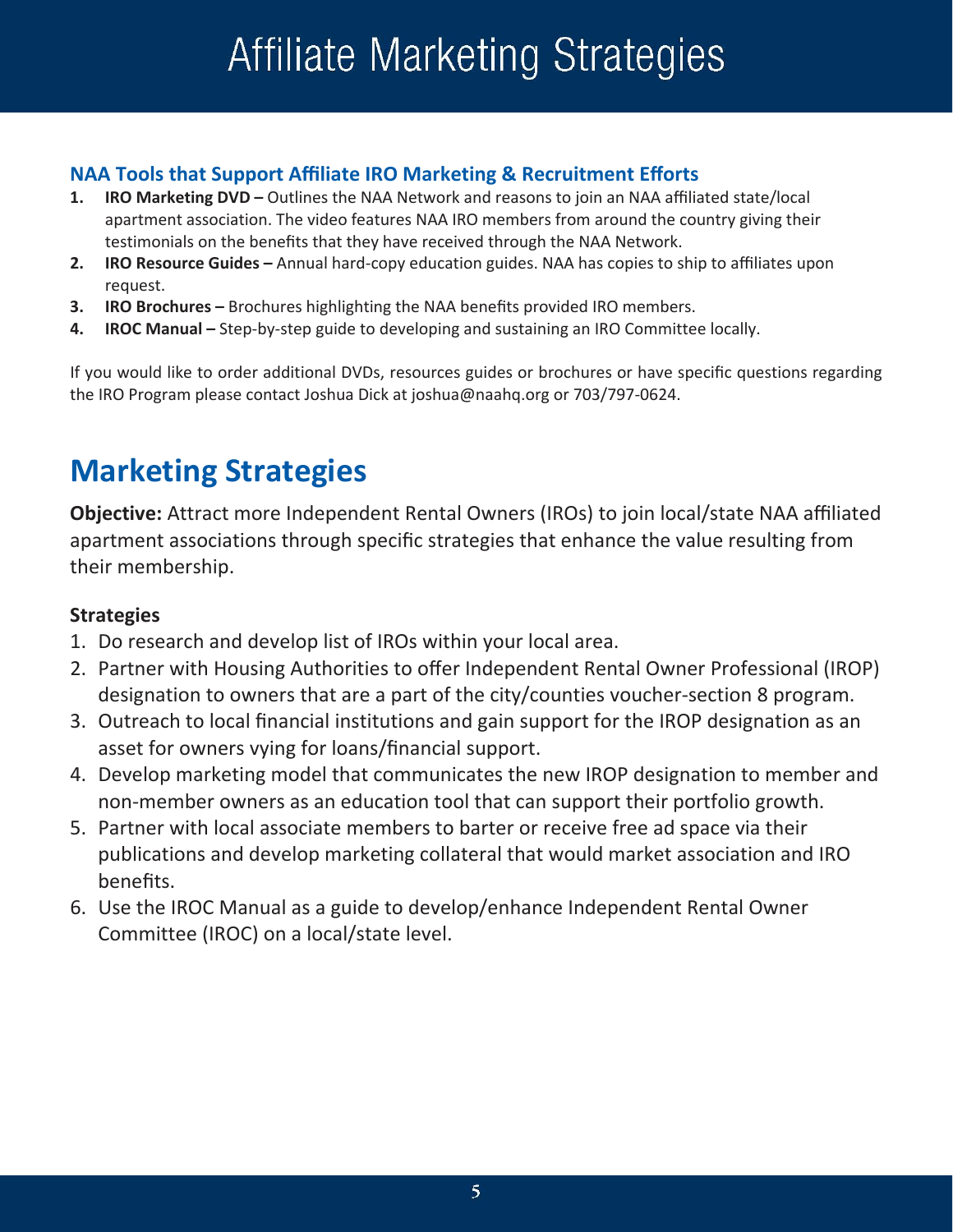**Strategy #1:** Do research and develop lists of IROs in your local area.

#### *Tactics*

- 1. Work with local supplier members, current industry members and government agencies such as the local housing authority and identify IROs within jurisdiction.
- 2. Compile list and gather as much data as possible for marketing purposes (ex. full property address, owner's name, email).
- 3. Be sure to highlight where information on non‐member was obtained. This will support marketing efforts, if for example, there are members that have a direct relationship with the prospect and can provide member development support.
- 4. Develop list and identify if non-member IRO is receiving support from another industry association.
- 5. If non-member IRO is receiving support from another association, identify benefits being offered through that association. This will help your association develop appropriate marketing collateral that effectively communicates the value‐added you provide (Strategy #5).

**Strategy #2:** Partner with Housing Authorities to offer Independent Rental Owner Professional (IROP) designation program to owners that are a part of the city/counties voucher‐section 8 program.

#### *Tactics*

- 1. Discuss education partnership opportunities with your local/county housing authorities to provide the IROP designation program to current and prospect owners that are a part of their housing program.
- 2. Highlight the revised/updated IROP designation and the education it can provide to current and prospect program owners.
- 3. Outline the IROP as a designation program with the NAA's Education Institute (NAAEI) and send new IROP to housing authority for review.
- 4. The IROP has an online exam that can demonstrate for the housing authorities which owners have the highest competency and understanding of the laws.
- 5. If need be have NAA support initiative through calls, presentations, etc.
- 6. Use local/state affiliate board of director members who have relationships with housing authority and can support initiative in ensuring it is reviewed and evaluated by the right person.

**Strategy #3:** Outreach to local financial institutions and gain support for the IROP as an asset for owners vying for loans/financial support.

#### *Tactics*

- 1. Contact financial institutions within local jurisdiction and highlight the IROP designation as a local, state and national education tool.
- 2. Provide course for their review.
- 3. If there have been partnerships developed with other local/state entities (ex. Housing Authority), highlight partnerships.
- 4. Ask for feedback on IROP and if the designation could be considered a positive when owners are looking for loan funding.
- 5. Inquire about the opportunity to partner with the financial institution so the IROP is the education tool recommended by the institution when dealing with owners who do not meet institution's requirements.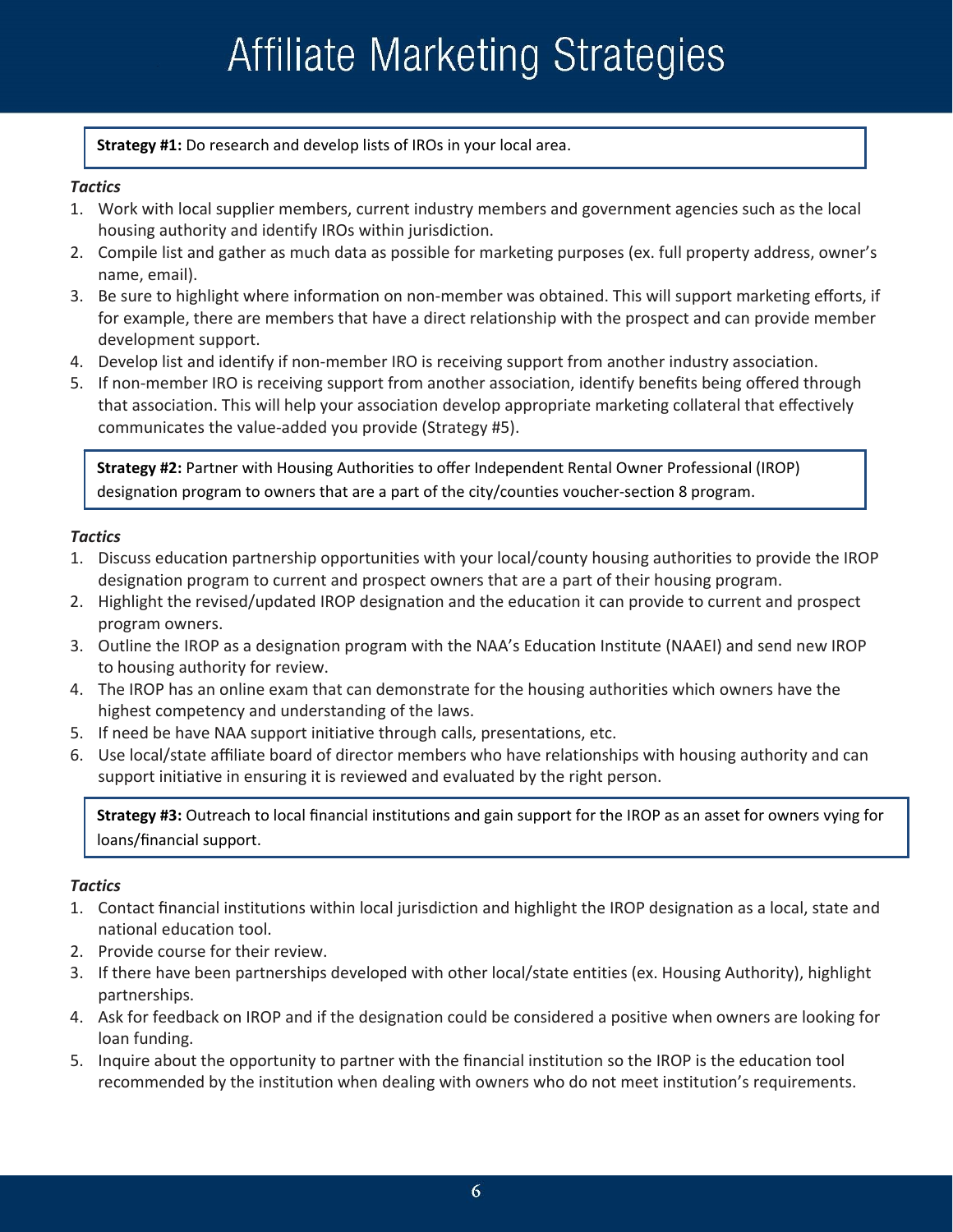**Strategy #4:** Develop marketing model that communicates the new IROP designation to member and non‐member owners as an education tool that can support their portfolio growth.

#### *Tactics*

- 1. Contact local government and housing authority to gain comprehensive list of owners located in jurisdiction.
- 2. Use other methods to gain owner contacts (former members, prospects, referrals, and Google local real estate clubs).
- 3. Compile list of all current owner members.
- 4. Develop marketing materials with the support of NAA/NAAEI tailored to owners highlighting the benefits that the IROP designation can provide (ex. knowledge of key components of effective property management, federal housing laws and industry standards that can demonstrate high level of understanding for lending institutions).
- 5. Market IROP designation through email, mailers and newsletters.

**Strategy #5:** Partner with local associate members to barter or receive free ad space via their publications and develop marketing collateral that would market association and IRO benefits.

#### *Tactics*

- 1. Identify local associate members that have online and/or hard‐copy publications such as apartment listings companies and newspapers.
- 2. Communicate with each to barter services where the association can place ads in publication targeted to IROs.
- 3. Design different marketing pieces that highlight different local, state and national services specific to IROs as well as highlight overall benefits offered through the NAA Network.

**Strategy #6:** Use the IROC Manual and focus groups as a guide to develop/enhance Independent Rental Owner Committee (IROC) on a local/state level.

#### *Tactics*

- 1. Use the updated IROC Manual as a framework to identify best methods to creating IROC programs that can enhance the services offered to IRO members.
- 2. Create focus group of five or six IROs within your association and find out top needs and what the association can do to assist and support.
- 3. Based on recommendations from IRO Committee, focus group, and surveys if needed, create programs and services.
- 4. Develop testimonials from IROs on benefits association services have provided and add testimonials to marketing materials.
- 5. Create marketing materials and send out to prospects and current IRO members to generate involvement in IRO Committee and in the association.